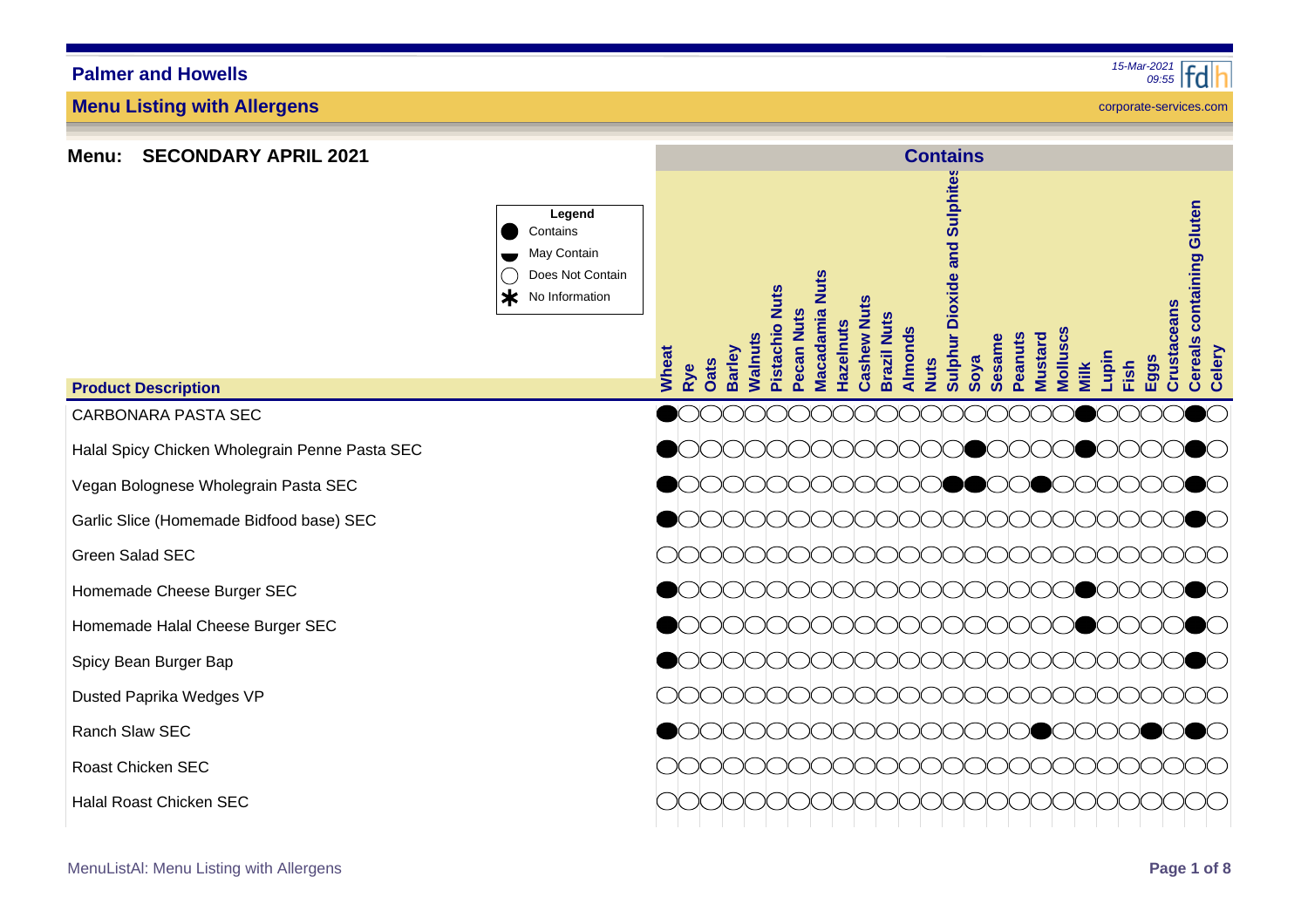| <b>SECONDARY APRIL 2021</b><br>Menu: |                                                                                   | <b>Contains</b>                                                                                                                                                                                                                                                                                                                                                                                                                       |
|--------------------------------------|-----------------------------------------------------------------------------------|---------------------------------------------------------------------------------------------------------------------------------------------------------------------------------------------------------------------------------------------------------------------------------------------------------------------------------------------------------------------------------------------------------------------------------------|
|                                      | Legend<br>Contains<br>May Contain<br>Does Not Contain<br>$\ast$<br>No Information | <b>Sulphur Dioxide and Sulphites</b><br>containing Gluten<br><b>Nuts</b><br>Pistachio Nuts<br><b>Cashew Nuts</b><br>Crustaceans<br><b>Macadamia</b><br>Pecan Nuts<br><b>Brazil Nuts</b><br><b>Hazelnuts</b><br>Almonds<br>Molluscs<br><b>Nalnuts</b><br>Peanuts<br><b>Vlustard</b><br>Sesame<br><b>Cereals</b><br><b>Barley</b><br>Celery<br>Wheat<br>Lupin<br>Soya<br>$E_{\text{QQS}}$<br>Vuts<br><b>Oats</b><br>Fish<br>Milk<br>Rye |
| <b>Product Description</b>           |                                                                                   |                                                                                                                                                                                                                                                                                                                                                                                                                                       |
| Chicken & Stuffing Bap SEC           |                                                                                   |                                                                                                                                                                                                                                                                                                                                                                                                                                       |
| Halal Chicken & Stuffing Bap SEC     |                                                                                   |                                                                                                                                                                                                                                                                                                                                                                                                                                       |
| Aubergine Parmigiana Sandwich SEC    |                                                                                   | ∶ )<br>$\bullet$ $\bullet$<br>( ) <del>_</del> ( )( )( )(<br>)( )(                                                                                                                                                                                                                                                                                                                                                                    |
| Roasties SEC                         |                                                                                   |                                                                                                                                                                                                                                                                                                                                                                                                                                       |
| Gravy SEC                            |                                                                                   |                                                                                                                                                                                                                                                                                                                                                                                                                                       |
| Ancho Pork Burrito SEC               |                                                                                   |                                                                                                                                                                                                                                                                                                                                                                                                                                       |
| Halal Ancho Beef Burrito SEC         |                                                                                   |                                                                                                                                                                                                                                                                                                                                                                                                                                       |
| Ancho Jackfruit Burrito SEC          |                                                                                   |                                                                                                                                                                                                                                                                                                                                                                                                                                       |
| <b>Corn Cobettes SEC</b>             |                                                                                   |                                                                                                                                                                                                                                                                                                                                                                                                                                       |
| Mexican Slaw SEC                     |                                                                                   |                                                                                                                                                                                                                                                                                                                                                                                                                                       |
| <b>Battered Fish Dog SEC</b>         |                                                                                   |                                                                                                                                                                                                                                                                                                                                                                                                                                       |
| Quorn Dog SEC FW                     |                                                                                   |                                                                                                                                                                                                                                                                                                                                                                                                                                       |

**Menu: SECONDARY APRIL 2021**

**Menu Listing with Allergens**

MenuListAl: Menu Listing with Allergens **Page 2 of 8**

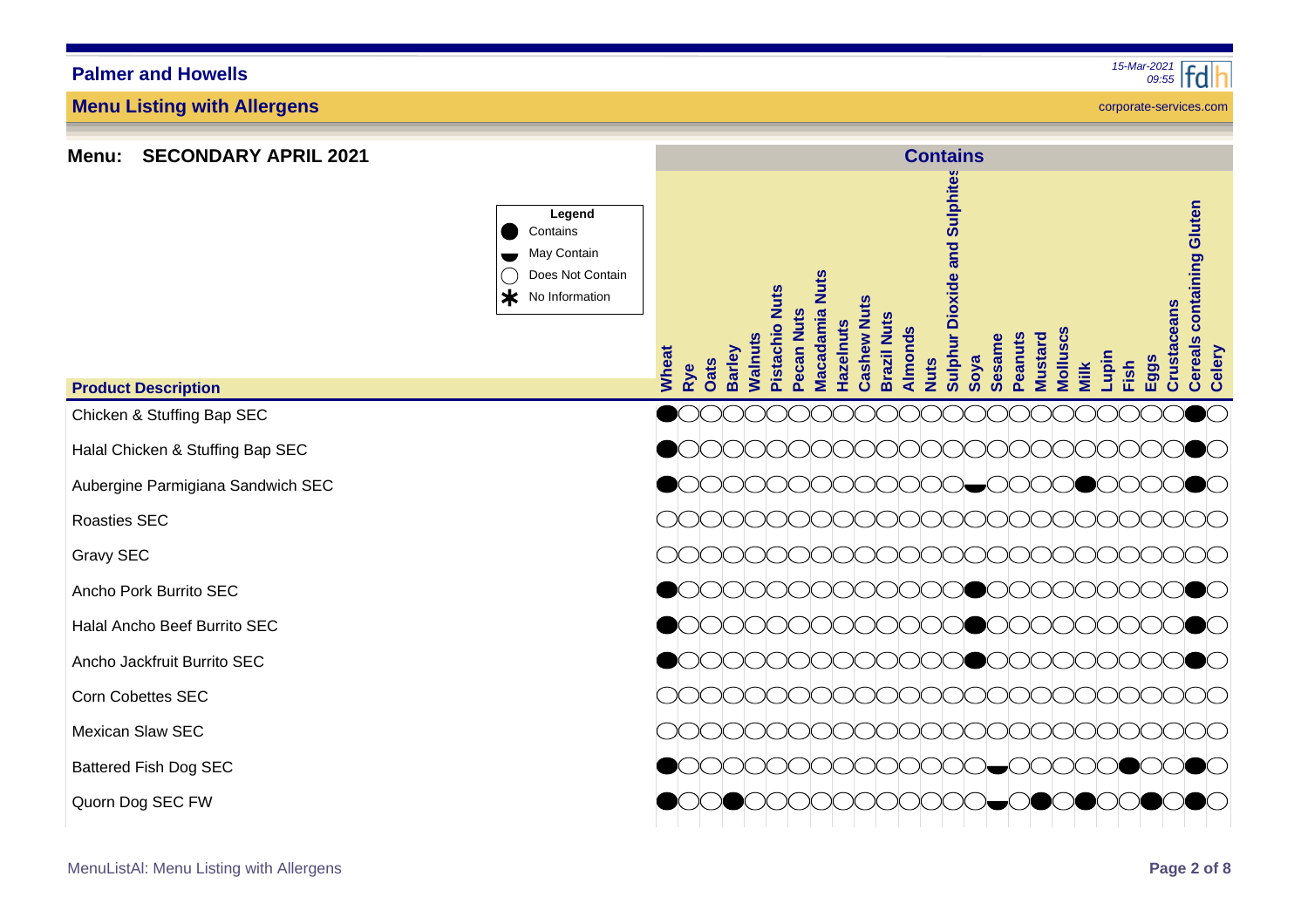**Menu: SECONDARY APRIL 2021**

**Menu Listing with Allergens**

**Legend** Contains May Contain Does Not Contain Ж No Information

|  | Crushed Minted Peas and Chilli VP |  |  |
|--|-----------------------------------|--|--|

Chip Shop Curry Sauce SEC

**Product Description**

Chips SEC

Meatball Marinara Wholegrain Fusilli Pasta SEC

Halal Meatball Marinara Wholegrain Pasta SEC

Quorn Meatball Marinara Wholegrain Pasta SEC

Pomegranate Chicken & Jewelled Cous cous SEC

Halal Pomegranate Chicken & Jewelled Cous cous SEC

Lebanese Falafel Khobez Wrap SEC

Citrus Salad SEC

Roast Pork SEC

Toad in the Hole Yorkshire Pudding Wrap SEC



**Contains**

*09:55 15-Mar-2021*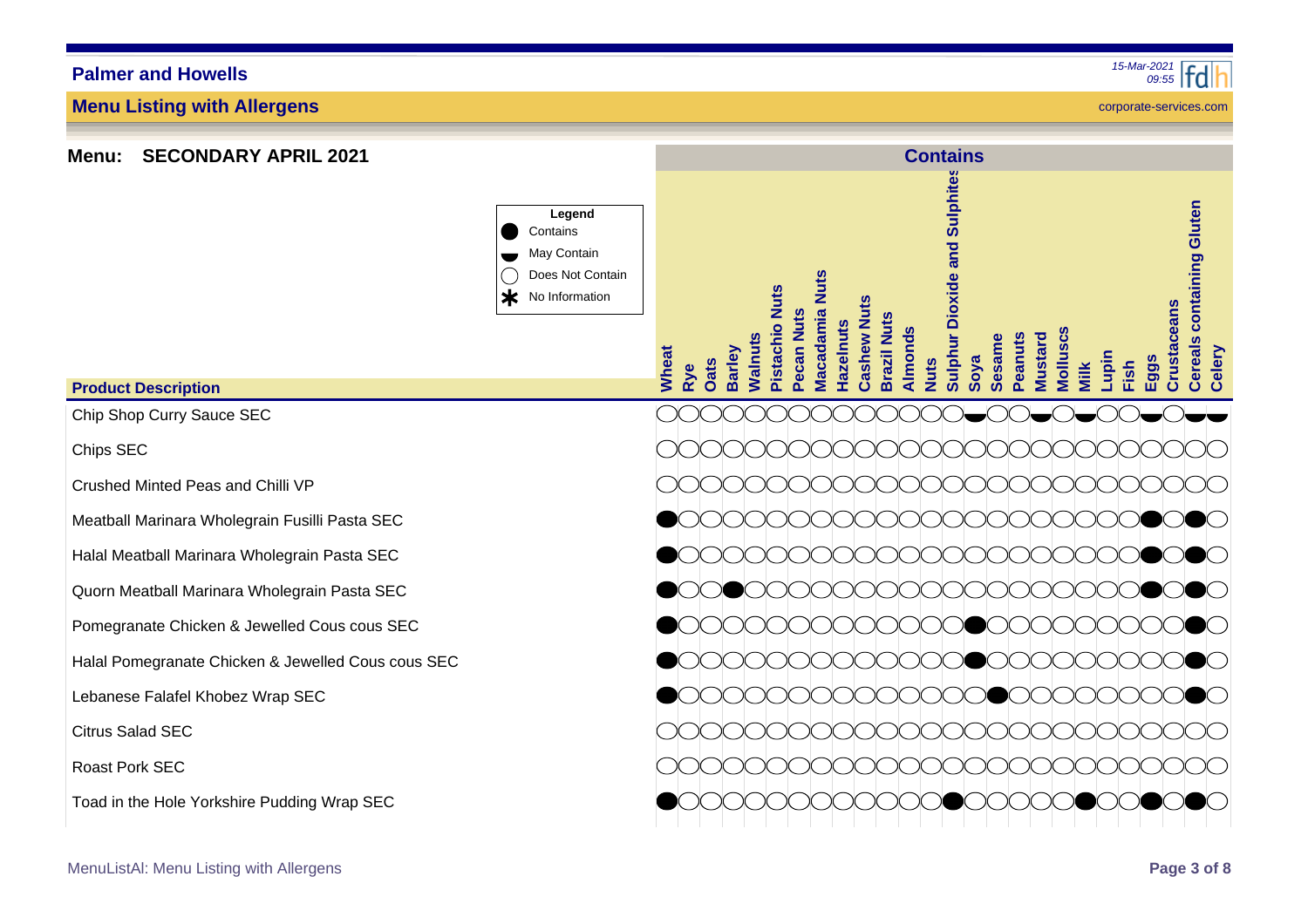#### Halal Roast Beef SEC **Product Description**

Potato and Spinach Frittata SEC

**Menu: SECONDARY APRIL 2021**

**Menu Listing with Allergens**

**Palmer and Howells**

Chicken Kathi Roll SEC

Halal Chicken Kathi Roll SEC

Rajasthan Watermelon Curry SEC

Turmeric Rice SEC

Coconut & Chickpea Salad SEC

Fiery Battered Fish SEC

Cheesy Bean Wrap SEC

Homemade Tartare Sauce SEC

Peas SEC

Mushy Peas SEC

corporate-services.com

| Legend<br>Contains<br>May Contain<br>Does Not Contain<br>≭<br>No Information | Wheat<br>Rye | Walnuts<br><b>Barley</b><br>Oats | Pistachio Nuts<br>Pecan Nuts | Macadamia Nuts<br>Hazelnuts | <b>Cashew Nuts</b><br><b>Brazil Nuts</b> | <b>Almonds</b><br><b>Nuts</b> | Sulphur Dioxide and Sulphites<br>Soya | Peanuts<br><b>Sesame</b> | <b>Molluscs</b><br><b>Mustard</b> | Milk | Lupin<br>Fish | <b>Crustaceans</b><br>Eggs | <b>Cereals containing Gluten</b><br>Celery |
|------------------------------------------------------------------------------|--------------|----------------------------------|------------------------------|-----------------------------|------------------------------------------|-------------------------------|---------------------------------------|--------------------------|-----------------------------------|------|---------------|----------------------------|--------------------------------------------|
|                                                                              |              |                                  |                              |                             |                                          |                               |                                       |                          |                                   |      |               |                            |                                            |
|                                                                              |              |                                  |                              |                             |                                          |                               |                                       |                          |                                   |      |               |                            |                                            |
|                                                                              |              |                                  |                              |                             |                                          |                               |                                       |                          |                                   |      |               |                            |                                            |
|                                                                              |              |                                  |                              |                             |                                          |                               |                                       |                          |                                   |      |               |                            |                                            |
|                                                                              |              |                                  |                              |                             |                                          |                               |                                       |                          |                                   |      |               |                            |                                            |
|                                                                              |              |                                  |                              |                             |                                          |                               |                                       |                          |                                   |      |               |                            |                                            |
|                                                                              |              |                                  |                              |                             |                                          |                               |                                       |                          |                                   |      |               |                            |                                            |
|                                                                              |              |                                  |                              |                             |                                          |                               |                                       |                          |                                   |      |               |                            |                                            |
|                                                                              |              |                                  |                              |                             |                                          |                               |                                       |                          |                                   |      |               |                            |                                            |
|                                                                              |              |                                  |                              |                             |                                          |                               |                                       |                          |                                   |      |               |                            |                                            |
|                                                                              |              |                                  |                              |                             |                                          |                               |                                       |                          |                                   |      |               |                            |                                            |
|                                                                              |              |                                  |                              |                             |                                          |                               |                                       |                          |                                   |      |               |                            |                                            |

**Contains**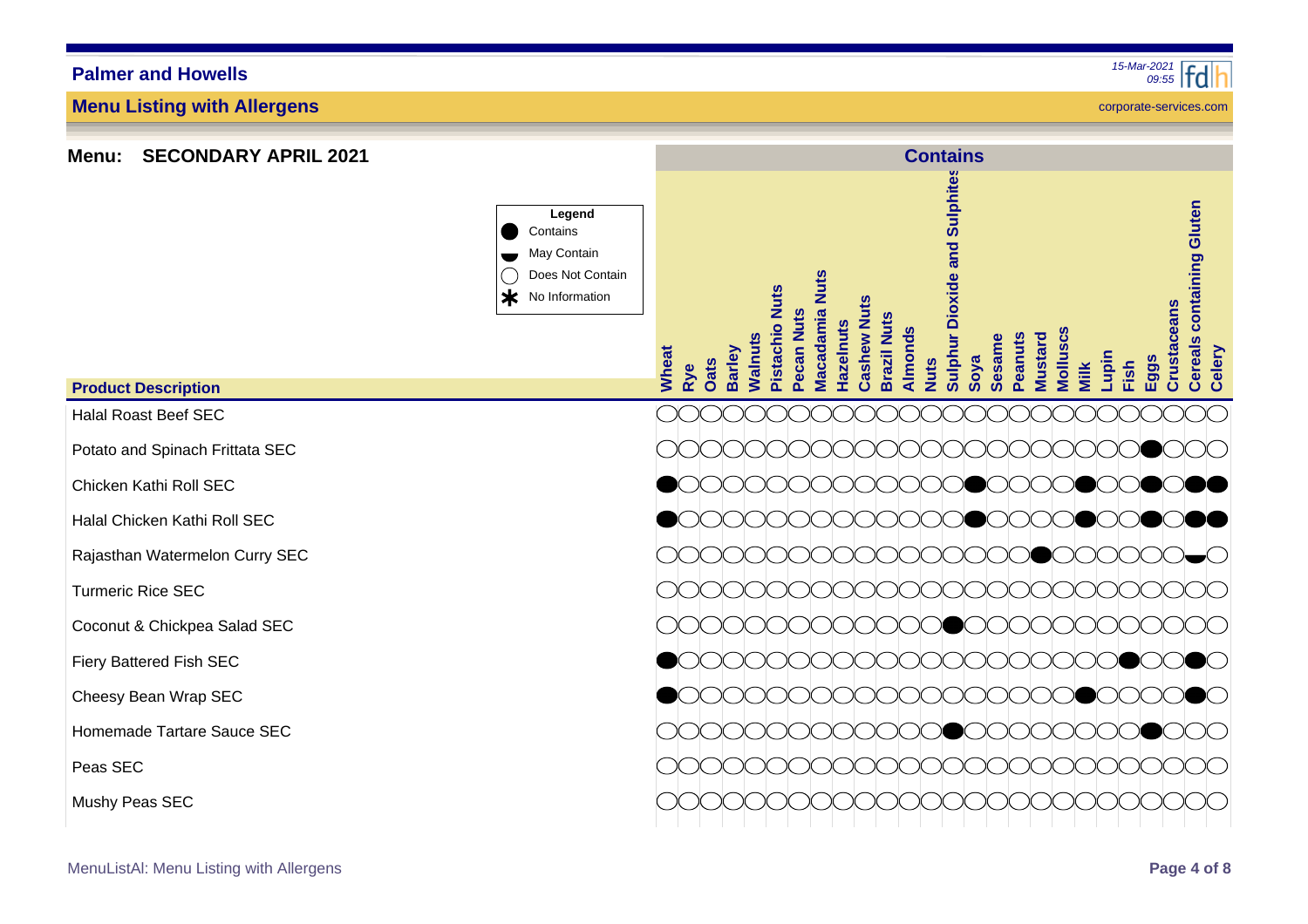### Fattoush

Roast G

Roast G

| t Description           | Legend<br>Contains<br>May Contain<br>Does Not Contain<br>$\ast$<br>No Information | <b>Nuts</b><br><b>Pistachio Nuts</b><br>Macadamia<br>Pecan Nuts<br>Hazelnuts<br>Walnuts<br>Wheat<br><b>Barley</b><br>Oats<br>Rye | <b>Cashew Nuts</b><br><b>Brazil Nuts</b><br>Almonds<br><b>Nuts</b> | <b>Dioxide and Sulphites</b><br><b>Peanuts</b><br>Sulphur<br><b>Sesame</b><br>Soya | <b>Molluscs</b><br><b>Mustard</b><br>Milk | Lupin<br>Fish |
|-------------------------|-----------------------------------------------------------------------------------|----------------------------------------------------------------------------------------------------------------------------------|--------------------------------------------------------------------|------------------------------------------------------------------------------------|-------------------------------------------|---------------|
| illi SEC                |                                                                                   |                                                                                                                                  |                                                                    |                                                                                    |                                           |               |
| ef Chilli SEC           |                                                                                   |                                                                                                                                  |                                                                    |                                                                                    |                                           |               |
| Mince Chilli SEC        |                                                                                   |                                                                                                                                  |                                                                    |                                                                                    |                                           |               |
| ker Rice Wholegrain SEC |                                                                                   |                                                                                                                                  |                                                                    |                                                                                    |                                           |               |
| Salsa SEC               |                                                                                   |                                                                                                                                  |                                                                    |                                                                                    |                                           |               |
| ole SEC                 |                                                                                   |                                                                                                                                  |                                                                    |                                                                                    |                                           |               |
| ma SEC v3               |                                                                                   |                                                                                                                                  |                                                                    |                                                                                    |                                           |               |
| awarma SEC v3           |                                                                                   |                                                                                                                                  |                                                                    |                                                                                    |                                           |               |
| Style Pitta Kebab SEC   |                                                                                   |                                                                                                                                  |                                                                    |                                                                                    |                                           |               |
| า Salad SEC             |                                                                                   |                                                                                                                                  |                                                                    |                                                                                    |                                           |               |
| ammon SEC               |                                                                                   |                                                                                                                                  |                                                                    |                                                                                    |                                           |               |
| ammon Baguette SEC      |                                                                                   |                                                                                                                                  |                                                                    |                                                                                    |                                           |               |

**Contains**

# **Product Description**

**Palmer and Howells**

Beef Ch

Halal Be

Vegan N

**Firecrac** 

**Menu: SECONDARY APRIL 2021**

**Menu Listing with Allergens**

Tomato

Guacam

Shawarr

Halal Sh

Chicken



corporate-services.com

**Eggs**

**Crustaceans**

**Crustaceans** 

**Cereals containing Gluten**

**Cereals containing Gluten** 

**Celery**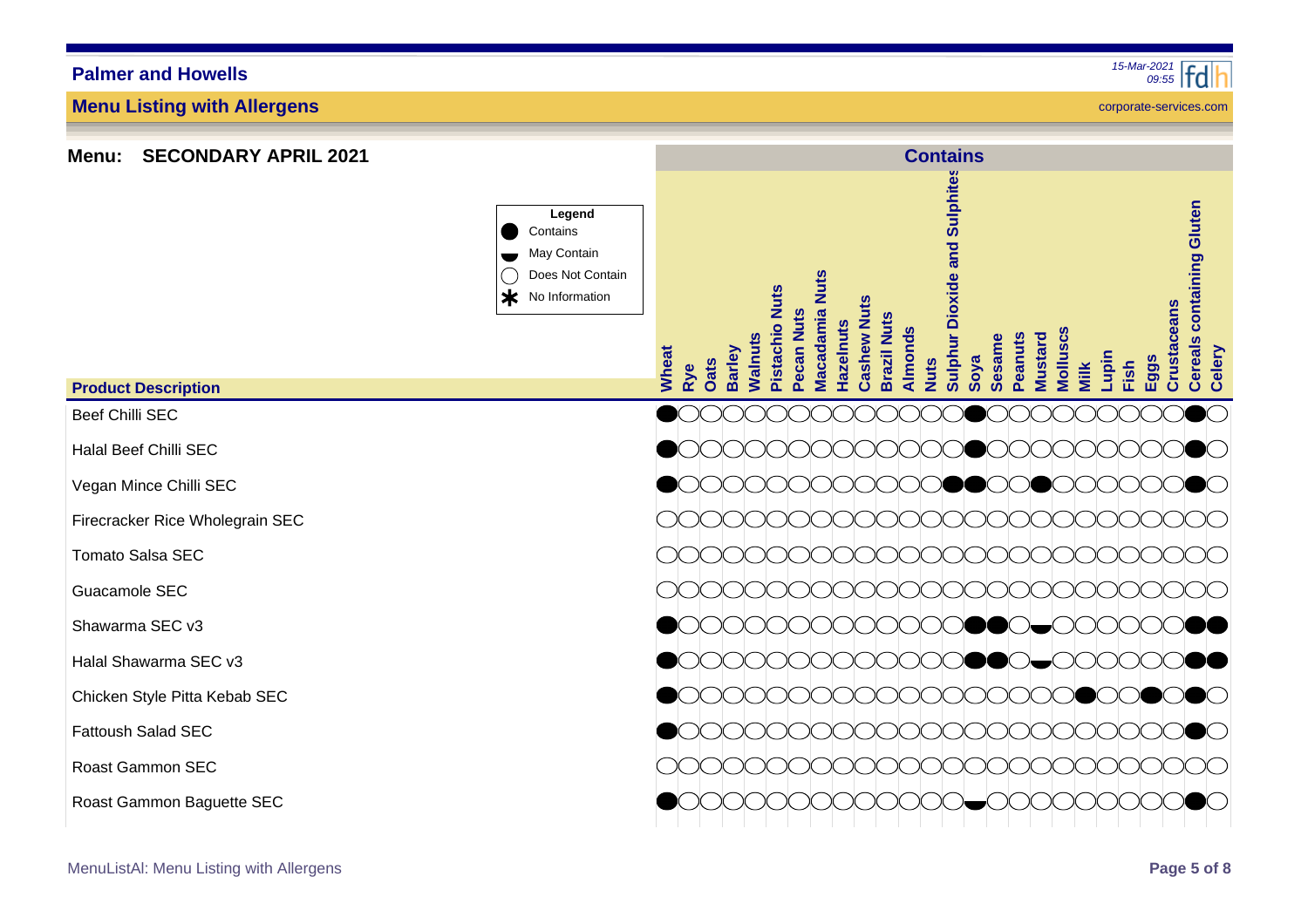| <b>SECONDARY APRIL 2021</b><br>Menu:         |                                                                                   | <b>Contains</b>                                                                                                                                                                                                                                                                                                                                                                                                              |
|----------------------------------------------|-----------------------------------------------------------------------------------|------------------------------------------------------------------------------------------------------------------------------------------------------------------------------------------------------------------------------------------------------------------------------------------------------------------------------------------------------------------------------------------------------------------------------|
|                                              | Legend<br>Contains<br>May Contain<br>Does Not Contain<br>$\ast$<br>No Information | Sulphite<br>containing Gluten<br>and<br><b>Nuts</b><br>Sulphur Dioxide<br>Pistachio Nuts<br>Cashew Nuts<br>Crustaceans<br><b>Macadamia</b><br>Pecan Nuts<br><b>Brazil Nuts</b><br>azelnuts<br>Almonds<br><b>Molluscs</b><br><b>Nalnuts</b><br>Peanuts<br><b>Mustard</b><br><b>Sesame</b><br><b>Cereals</b><br>Wheat<br><b>Barley</b><br>Celery<br>Lupin<br>Soya<br>Eggs<br><b>Oats</b><br><b>Nuts</b><br>Fish<br>Milk<br>Rye |
| <b>Product Description</b>                   |                                                                                   |                                                                                                                                                                                                                                                                                                                                                                                                                              |
| Halal Roast Turkey & gravy mayo baguette SEC |                                                                                   |                                                                                                                                                                                                                                                                                                                                                                                                                              |
| Roast Turkey SEC                             |                                                                                   |                                                                                                                                                                                                                                                                                                                                                                                                                              |
| Smoked Cheese & Onion Slice SEC              |                                                                                   | $\bigcirc$<br>$\bullet$ $\circ$ $\circ$<br>DOOO<br>$\lambda$<br>7 Х                                                                                                                                                                                                                                                                                                                                                          |
| Chicken Chow Mein SEC                        |                                                                                   | $\bullet$ $\circ$<br>к к<br>$\mathcal{M}$                                                                                                                                                                                                                                                                                                                                                                                    |
| Halal Chicken Chow Mein SEC                  |                                                                                   | DOOO<br>к                                                                                                                                                                                                                                                                                                                                                                                                                    |
| Teriyaki Tofu Noodles SEC                    |                                                                                   | $\bullet$ ( )                                                                                                                                                                                                                                                                                                                                                                                                                |
| Five Spice Cauliflower Bites SEC             |                                                                                   |                                                                                                                                                                                                                                                                                                                                                                                                                              |
| Fish Finger Sandwich SEC                     |                                                                                   |                                                                                                                                                                                                                                                                                                                                                                                                                              |
| Vegan Sausage Roll                           |                                                                                   |                                                                                                                                                                                                                                                                                                                                                                                                                              |
| Peach Melba Traybake SEC                     |                                                                                   |                                                                                                                                                                                                                                                                                                                                                                                                                              |
| Sweet Potato Brownie SEC                     |                                                                                   |                                                                                                                                                                                                                                                                                                                                                                                                                              |
| Carrot & Pineapple Muffin SEC                |                                                                                   |                                                                                                                                                                                                                                                                                                                                                                                                                              |

**Menu: SECONDARY APRIL 2021**

**Menu Listing with Allergens**

MenuListAl: Menu Listing with Allergens **Page 6 of 8**

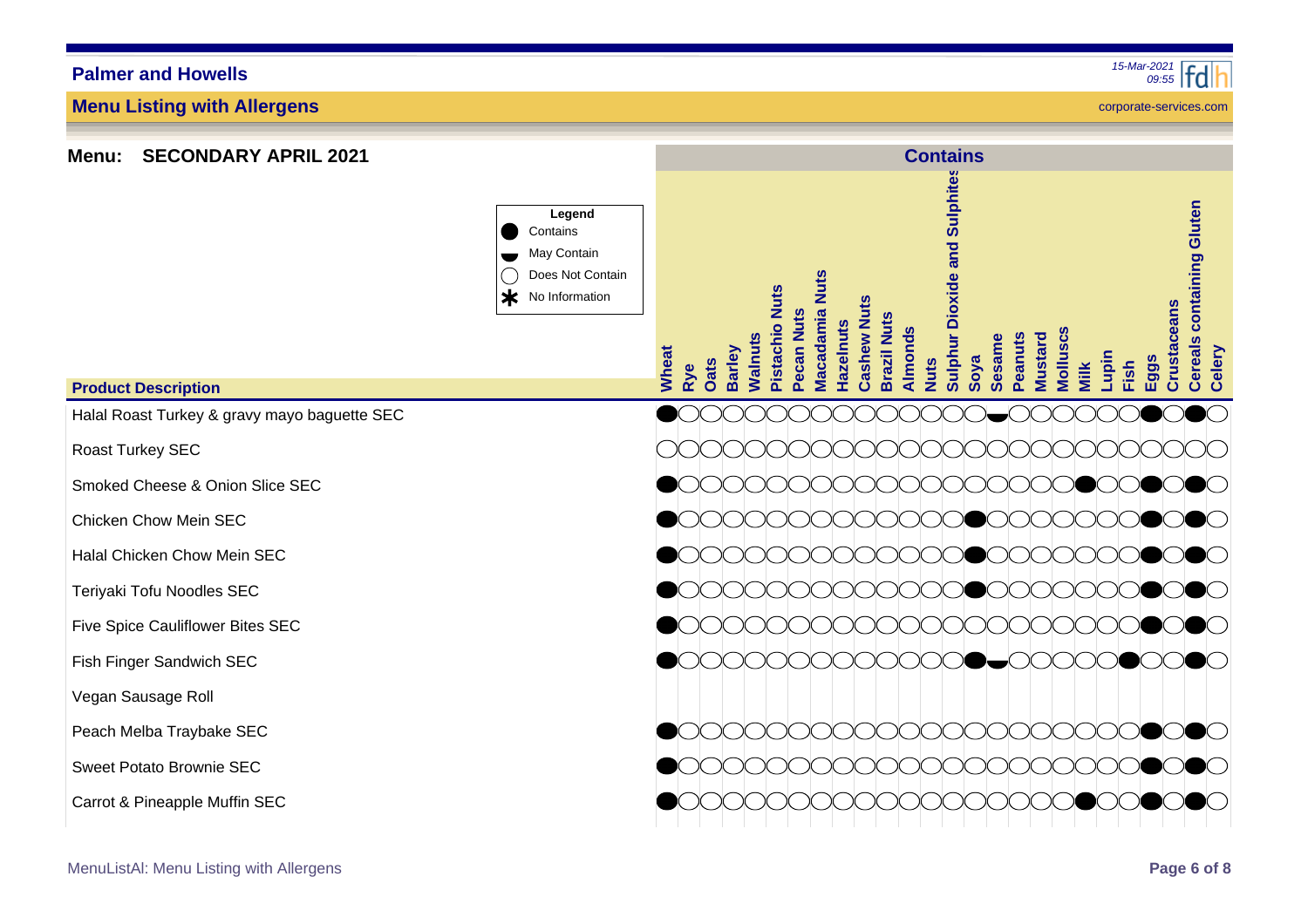| <b>SECONDARY APRIL 2021</b><br><b>Menu:</b> |                                                                                   | <b>Contains</b>                                                                                                                                                                                                                                                                                                                                                                                                                              |  |  |  |  |  |  |  |  |  |  |  |
|---------------------------------------------|-----------------------------------------------------------------------------------|----------------------------------------------------------------------------------------------------------------------------------------------------------------------------------------------------------------------------------------------------------------------------------------------------------------------------------------------------------------------------------------------------------------------------------------------|--|--|--|--|--|--|--|--|--|--|--|
|                                             | Legend<br>Contains<br>May Contain<br>Does Not Contain<br>$\ast$<br>No Information | <b>Sulphur Dioxide and Sulphites</b><br>containing Gluten<br><b>Nuts</b><br><b>Nuts</b><br>Cashew Nuts<br>Crustaceans<br><b>Macadamia</b><br>Pecan Nuts<br><b>Brazil Nuts</b><br><b>Hazelnuts</b><br><b>Pistachio</b><br>Almonds<br>Molluscs<br><b>Nalnuts</b><br>Peanuts<br><b>Mustard</b><br><b>Sesame</b><br><b>Cereals</b><br><b>Barley</b><br>Celery<br>Wheat<br>Lupin<br>Soya<br>$=99$ s<br><b>Nuts</b><br>Oats<br>Fish<br>Milk<br>Rye |  |  |  |  |  |  |  |  |  |  |  |
| <b>Product Description</b>                  |                                                                                   |                                                                                                                                                                                                                                                                                                                                                                                                                                              |  |  |  |  |  |  |  |  |  |  |  |
| Mexican Chocolate Pudding SEC               |                                                                                   |                                                                                                                                                                                                                                                                                                                                                                                                                                              |  |  |  |  |  |  |  |  |  |  |  |
| Yoghurt, Granola & Peaches SEC              |                                                                                   | ( )( )<br>( ) ( ) ( ) ( )                                                                                                                                                                                                                                                                                                                                                                                                                    |  |  |  |  |  |  |  |  |  |  |  |
| Apple Brown Betty SEC                       |                                                                                   | $\lambda$<br>■━∈ 人 人<br>$\mathcal{N}$                                                                                                                                                                                                                                                                                                                                                                                                        |  |  |  |  |  |  |  |  |  |  |  |
| Orange & cinnamon Polenta Slice SEC MEZ     |                                                                                   | $\bullet$ ( )<br>$\mathbb{R} \rightarrow$                                                                                                                                                                                                                                                                                                                                                                                                    |  |  |  |  |  |  |  |  |  |  |  |
| Mango & Coconut Slice SEC                   |                                                                                   |                                                                                                                                                                                                                                                                                                                                                                                                                                              |  |  |  |  |  |  |  |  |  |  |  |
| Indian Kulfi Ice Cream SEC                  |                                                                                   |                                                                                                                                                                                                                                                                                                                                                                                                                                              |  |  |  |  |  |  |  |  |  |  |  |
| Frozen Banana Mousse Pots SEC               |                                                                                   |                                                                                                                                                                                                                                                                                                                                                                                                                                              |  |  |  |  |  |  |  |  |  |  |  |
| Chocolate Cornflake Crispy Bar HB           |                                                                                   |                                                                                                                                                                                                                                                                                                                                                                                                                                              |  |  |  |  |  |  |  |  |  |  |  |
| Tutti Frutti Sponge                         |                                                                                   |                                                                                                                                                                                                                                                                                                                                                                                                                                              |  |  |  |  |  |  |  |  |  |  |  |
| Custard - Mix 125ml SEC                     |                                                                                   |                                                                                                                                                                                                                                                                                                                                                                                                                                              |  |  |  |  |  |  |  |  |  |  |  |
| Oaty Apple Crunch SEC                       |                                                                                   |                                                                                                                                                                                                                                                                                                                                                                                                                                              |  |  |  |  |  |  |  |  |  |  |  |
| Caramelised Bananas & Toffee Sauce SEC      |                                                                                   |                                                                                                                                                                                                                                                                                                                                                                                                                                              |  |  |  |  |  |  |  |  |  |  |  |

**Menu Listing with Allergens**

**Menu: SECONDARY APRIL 2021**

MenuListAl: Menu Listing with Allergens **Page 7 of 8**